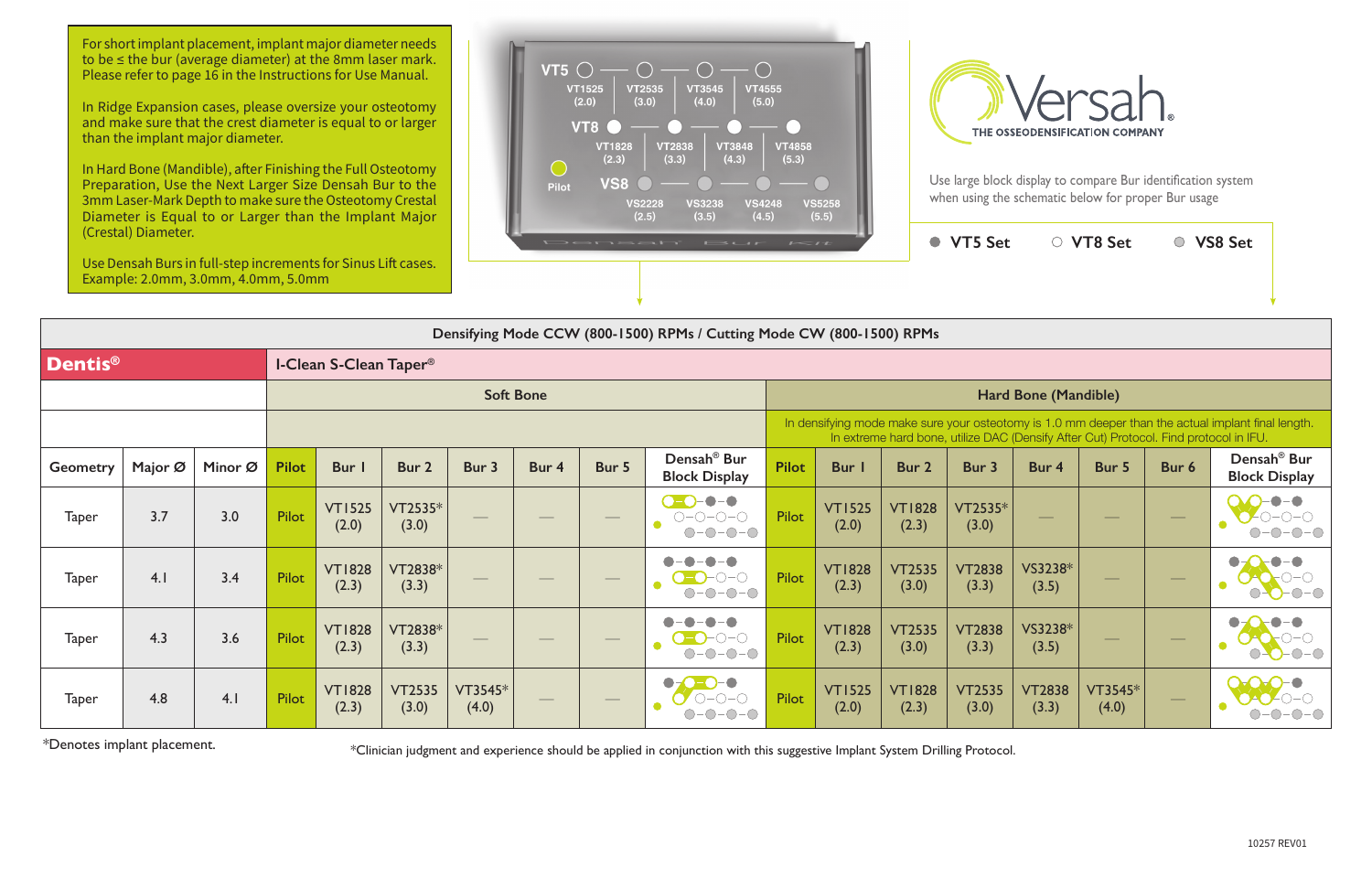For short implant placement, implant major diameter needs to be ≤ the bur (average diameter) at the 8mm laser mark. Please refer to page 16 in the Instructions for Use Manual.



In Ridge Expansion cases, please oversize your osteotomy and make sure that the crest diameter is equal to or larger than the implant major diameter.

In Hard Bone (Mandible), after Finishing the Full Osteotomy Preparation, Use the Next Larger Size Densah Bur to the 3mm Laser-Mark Depth to make sure the Osteotomy Crestal Diameter is Equal to or Larger than the Implant Major (Crestal) Diameter.

Use Densah Burs in full-step increments for Sinus Lift cases. Example: 2.0mm, 3.0mm, 4.0mm, 5.0mm





Use large block display to compare Bur identification system when using the schematic below for proper Bur usage

| Densifying Mode CCW (800-1500) RPMs / Cutting Mode CW (800-1500) RPMs |                  |         |                          |                        |                        |                  |                                             |                                                 |                                                                                                                                                                                             |                        |                        |                        |                        |                        |                        |                  |                                                 |  |  |
|-----------------------------------------------------------------------|------------------|---------|--------------------------|------------------------|------------------------|------------------|---------------------------------------------|-------------------------------------------------|---------------------------------------------------------------------------------------------------------------------------------------------------------------------------------------------|------------------------|------------------------|------------------------|------------------------|------------------------|------------------------|------------------|-------------------------------------------------|--|--|
| <b>Dentis®</b>                                                        |                  |         | <b>I-Clean Straight®</b> |                        |                        |                  |                                             |                                                 |                                                                                                                                                                                             |                        |                        |                        |                        |                        |                        |                  |                                                 |  |  |
|                                                                       | <b>Soft Bone</b> |         |                          |                        |                        |                  |                                             | Hard Bone (Mandible)                            |                                                                                                                                                                                             |                        |                        |                        |                        |                        |                        |                  |                                                 |  |  |
|                                                                       |                  |         |                          |                        |                        |                  |                                             |                                                 | In densifying mode make sure your osteotomy is 1.0 mm deeper than the actual implant final length.<br>In extreme hard bone, utilize DAC (Densify After Cut) Protocol. Find protocol in IFU. |                        |                        |                        |                        |                        |                        |                  |                                                 |  |  |
| <b>Geometry</b>                                                       | Major Ø          | Minor Ø | <b>Pilot</b>             | Bur I                  | Bur 2                  | Bur 3            | Bur 4                                       | Densah <sup>®</sup> Bur<br><b>Block Display</b> | <b>Pilot</b>                                                                                                                                                                                | <b>Bur</b> I           | Bur 2                  | Bur 3                  | Bur 4                  | Bur 5                  | Bur 6                  | Bur 7            | Densah <sup>®</sup> Bur<br><b>Block Display</b> |  |  |
| Straight                                                              | 4.1              | 4.1     | <b>Pilot</b>             | <b>VT1828</b><br>(2.3) | VT2838*<br>(3.3)       | $\hspace{0.1cm}$ | $\hspace{1.0cm} \overbrace{\hspace{1.0cm}}$ | $\bullet - \bullet$<br>$\bullet$<br>$O-O-O-O$   | Pilot                                                                                                                                                                                       | <b>VT1828</b><br>(2.3) | <b>VT2535</b><br>(3.0) | <b>VT2838</b><br>(3.3) | VS3238*<br>(3.5)       |                        |                        |                  | $O-O-O-O$                                       |  |  |
| Straight                                                              | 4.8              | 4.8     | Pilot                    | <b>VT1828</b><br>(2.3) | <b>VT2838</b><br>(3.3) | VT3848*<br>(4.3) | $\qquad \qquad - \qquad$                    | $\bullet - \bullet$<br>$\bullet$<br>$-O$ - $O$  | Pilot                                                                                                                                                                                       | <b>VT1525</b><br>(2.0) | <b>VT1828</b><br>(2.3) | <b>VT2535</b><br>(3.0) | <b>VT2838</b><br>(3.3) | <b>VT3545</b><br>(4.0) | <b>VT3848</b><br>(4.3) | VS4248*<br>(4.5) |                                                 |  |  |

\*Denotes implant placement.

\*Clinician judgment and experience should be applied in conjunction with this suggestive Implant System Drilling Protocol.